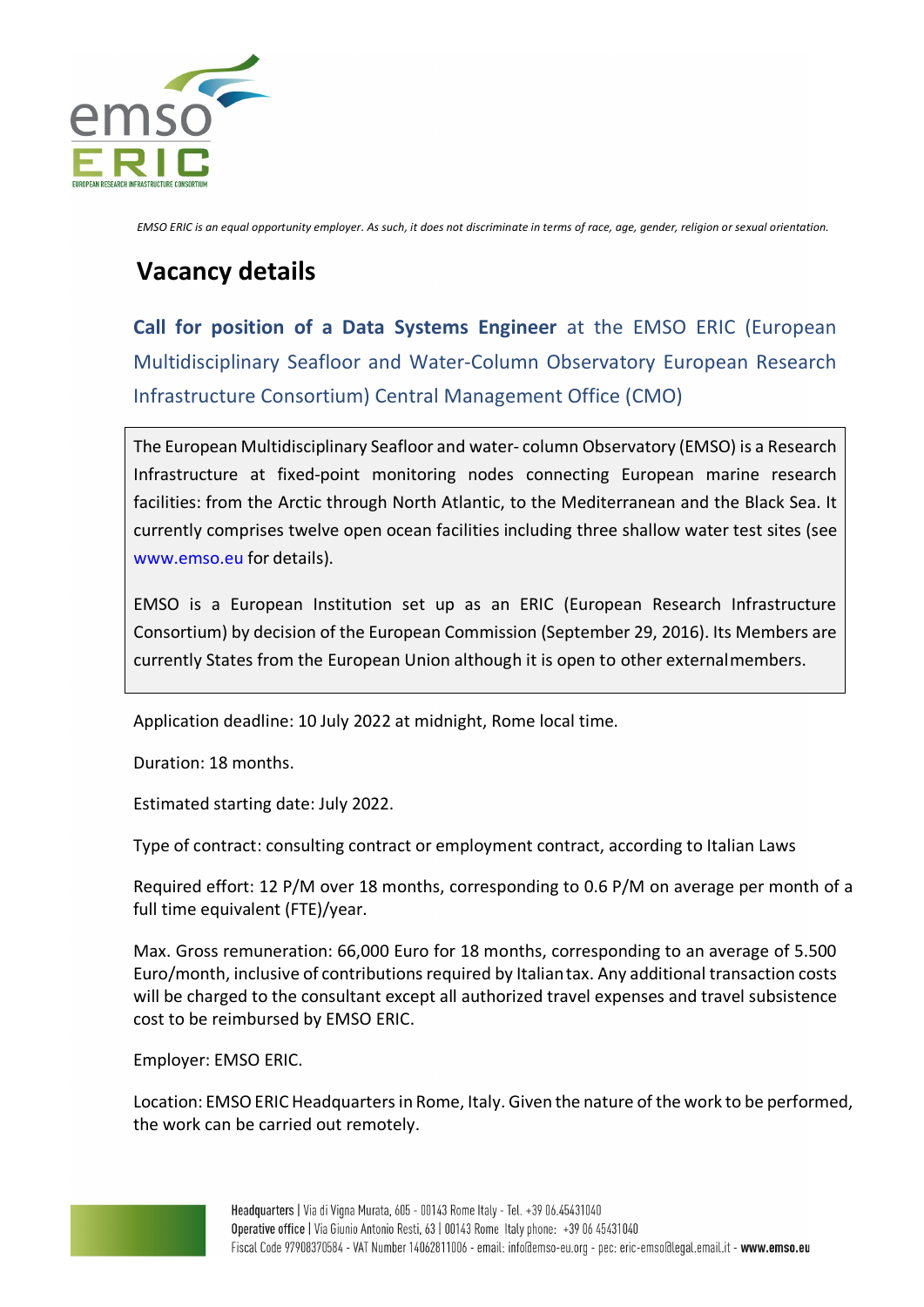

### **Job Profile:**

EMSO ERIC is seeking candidates for a Data Systems Engineer position at the European Multidisciplinary Seafloor and water-column Observatory Research Infrastructure Consortium (EMSO ERIC) in Rome, Italy.

He/She will provide assistance to the CMO in the data systems architecture, and operations and maintenance of the IT infrastructure/services associated with EMSO ERIC data systems. The successful candidate will also contribute to European-funded projects.

## **Position responsibilities**

He/She will provide IT support to different aspects of systems and software, including but not limited to design, implementation, deployment, maintenance, monitoring, and performance analysis. He/She will work closely and collaborate with other team members, and be engaged in multiple platforms and IT-related disciplines. The to be selected person will be responsible for the maintenance and evolution of the data systems managed by the CMO, including the backend of key data services such as the EMSO ERIC data portal and APIs. He/She will routinely interact with people of diverse backgrounds and nationalities from within and outside the EMSO ERIC organization, so interpersonal and communication skills are necessary.

The job allows international visibility and exposure to European and international scientific bodies in marine research in a multi-cultural and stimulating professional environment and can provide additional opportunities for the candidate professional and technical growth.

### **Essential Skills and Competencies:**

- Bachelor's Degree in Computer or Telecommunications Engineering showing at least 8 years of relevant technical and analytical experience.
- Minimum 10 years of coding experience with IT and data systems architecture, design, deployment, automation, and operation.
- Minimum 8 years of experience with data management, data curation, and tools (NetCDF, CSV, ODV, ERDDAP, etc.).
- Experience with metadata, standard and vocabularies preferably within marine context (e.g., OceanSites, CF, NVS).
- Experience in the development of data analysis libraries, data management tools and processes for data harmonization.
- Work experience with European data repositories.
- Proven experience developing quality control tests preferably for oceanographic data (e.g., QARTOD) and qualification of data.

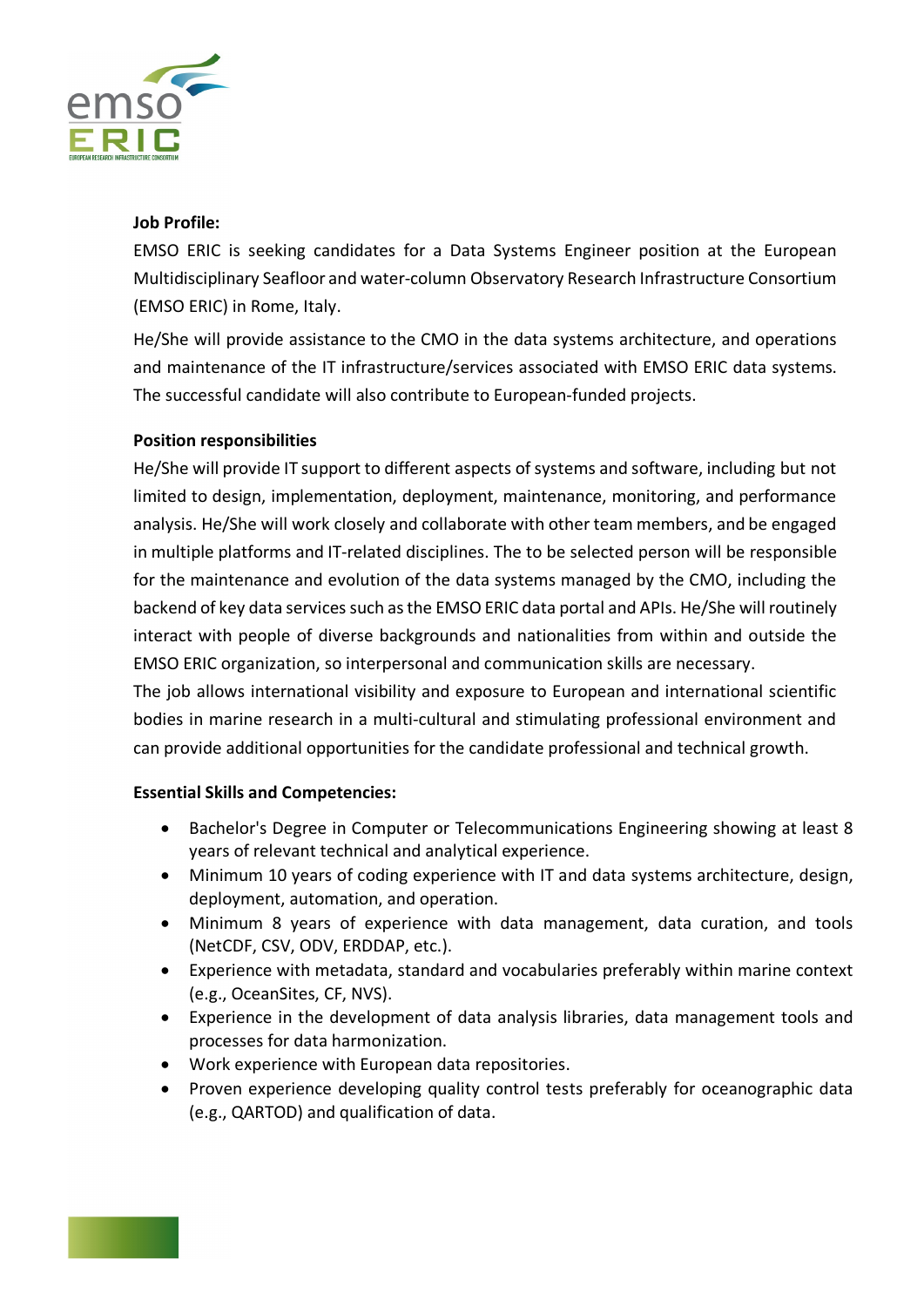

- Proven experience with relational databases (e.g., SQLite, PostgreSQL), and no-SQL database technologies (e.g., MongoDB, ElasticSearch, InfluxDB).
- Proven experience in designing and implementing RESTful APIs and backend data systems.
- Proven experience in different programming languages, including Java, C, and Python.
- Experience with cloud technologies and container platforms (e.g., Docker).
- Knowledge of Linux administration and networking.
- Knowledge in continuous integration/delivery/configuration management.
- Low supervision needed, takes the initiative in troubleshooting issues that arise.
- Communication and presentation skills to engage technical and non-technical audiences.
- Ability to demonstrate courtesy to team members and internal employees while maintaining a professional standard in daily work tasks.
- Fluent in written and spoken English.

## **Desirable Skills and Competencies**

- Understanding of EMSO ERIC regional facilities and test sites.
- Knowledge of web development frameworks (e.g., development of front-end applications, with CSS, HTML, and JavaScript.)
- Experience with EU-funding programs (e.g., H2020, Horizon Europe).
- Proficiency in various major European language constitutes an advantage.
- Experience publishing scientific articles and presentations at conferences.
- Experience in delivering training activities.

# **Personal Attributes Desired for the Position**

- Strong interpersonal abilities.
- Strong team-work skills.
- Ability to work also under pressure.
- Highly motivated, precise and rigorous.

### **Working Conditions:**

- Duties may entail travel within and outside Europe.
- Work can be occasionally requested online during some weekends and holidays.
- Work development might occasionally fulfil deadlines with short notice.